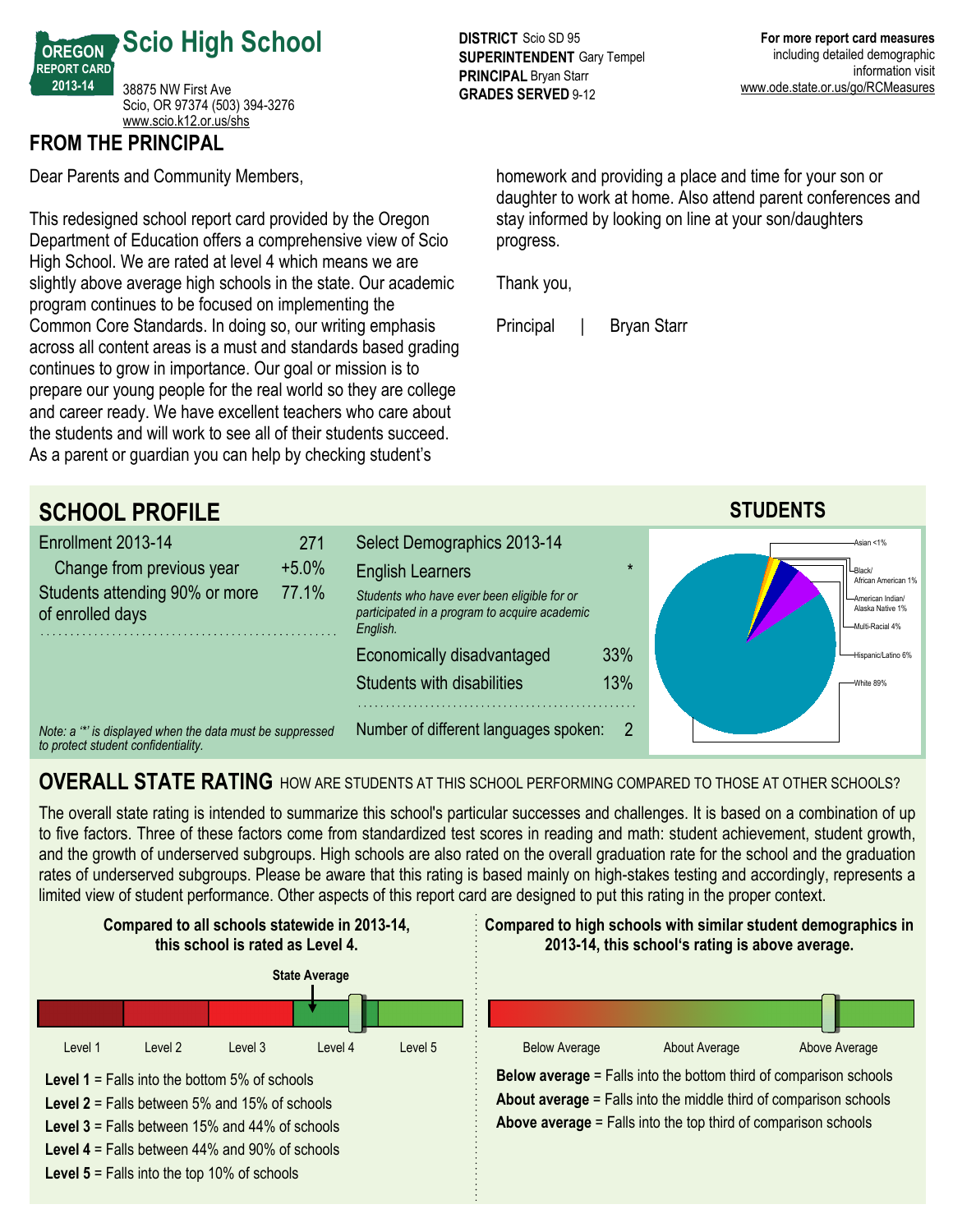**Scio High School**

**OREGON REPORT CARD 201314**

38875 NW First Ave Scio, OR 97374 (503) 394-3276 <www.scio.k12.or.us/shs>

## **PROGRESS** ARE STUDENTS MAKING ADEQUATE GAINS OVER TIME?

| <b>SCHOOL</b>                                                                                                                                                     | Performance of students enrolled in the school for a full academic year                                                                                                                                |                                                                |                              |                                                      |                         |                                                                                                                       |                                            |                                       |  |  |
|-------------------------------------------------------------------------------------------------------------------------------------------------------------------|--------------------------------------------------------------------------------------------------------------------------------------------------------------------------------------------------------|----------------------------------------------------------------|------------------------------|------------------------------------------------------|-------------------------|-----------------------------------------------------------------------------------------------------------------------|--------------------------------------------|---------------------------------------|--|--|
| <b>PERFORMANCE</b>                                                                                                                                                | Did at least 95% of the students at this school take required assesments?<br> X <br>Yes<br>No<br>Participation rate criteria are in place to ensure schools test as many eligible students as possible |                                                                |                              |                                                      |                         |                                                                                                                       |                                            |                                       |  |  |
|                                                                                                                                                                   |                                                                                                                                                                                                        | <b>School Performance (%)</b><br>2010-11<br>2011-12<br>2012-13 |                              |                                                      |                         | School<br>Oregon<br>Like-School<br>Performance (%) : Performance (%):<br>Average (%)<br>2013-14<br>2013-14<br>2013-14 |                                            |                                       |  |  |
|                                                                                                                                                                   | Reading                                                                                                                                                                                                | (Administered statewide in grades: 3-8, 11)                    |                              | Did not meet                                         |                         | Met                                                                                                                   | Exceeded                                   |                                       |  |  |
|                                                                                                                                                                   | All students in tested grades                                                                                                                                                                          | 16.7<br>83.3<br>85.7                                           | 26.5<br>84.5                 | 20.7                                                 | 84.7                    | 35.6<br>85.6                                                                                                          | 25.8                                       | 39.0<br>92.2                          |  |  |
|                                                                                                                                                                   | Note new cut scores in 2011-12.                                                                                                                                                                        | 66.7<br>16.7                                                   | 59.2<br>14.3                 | 63.8<br>15.5                                         |                         | 49.2<br>15.3                                                                                                          | 59.8<br>14.4                               | 53.2<br>7.8                           |  |  |
|                                                                                                                                                                   | <b>Mathematics</b>                                                                                                                                                                                     | (Administered statewide in grades: 3-8, 11)                    |                              | Did not meet                                         |                         | Exceeded<br>Met                                                                                                       |                                            |                                       |  |  |
|                                                                                                                                                                   | All students in tested grades                                                                                                                                                                          | 12.2<br>65.3<br>75.5<br>53.1<br>34.7                           | 14.3<br>66.1<br>61.2<br>24.5 | 3.4<br>62.7<br>33.9                                  | 63.2                    | 7.0<br>71.3<br>56.1<br>36.8                                                                                           | 8.4<br>62.9<br>28.7                        | 17.1<br>82.1<br>65.0<br>17.9          |  |  |
|                                                                                                                                                                   | Writing<br>(Tested Grade: 11)                                                                                                                                                                          |                                                                |                              | Exceeded<br>Did not meet<br>Met                      |                         |                                                                                                                       |                                            |                                       |  |  |
|                                                                                                                                                                   | All students in tested grades                                                                                                                                                                          | 2.1<br>72.9<br>61.2<br>70.8<br>27.1                            | 2.0<br>56.9<br>59.2<br>38.8  | 1.7<br>55.2<br>43.1                                  | 61.0                    | 5.1<br>61.3<br>55.9<br>39.0                                                                                           | 6.1<br>55.2<br>38.7                        | 9.2<br>70.8<br>61.6<br>29.2           |  |  |
|                                                                                                                                                                   | <b>Science</b>                                                                                                                                                                                         | (Administered statewide in Grades: 5, 8, 11)                   | Did not meet                 |                                                      |                         | Met                                                                                                                   | Exceeded                                   |                                       |  |  |
|                                                                                                                                                                   | All students in tested grades                                                                                                                                                                          | 20.4<br>73.5<br>77.1                                           | 35.4<br>75.0                 | 19.6                                                 | 73.2                    | 10.7<br>63.1                                                                                                          | 9.4                                        | 17.2<br>75.6                          |  |  |
|                                                                                                                                                                   | Note new cut scores in 2011-12.                                                                                                                                                                        | 53.1<br>26.5                                                   | 41.7<br>22.9                 | 55.4<br>25.0                                         |                         | 62.5<br>26.8                                                                                                          | 53.6<br>36.9                               | 58.4<br>24.4                          |  |  |
| Note: a "*' is displayed when data are unavailable or to protect student confidentiality.<br>Visit www.ode.state.or.us/go/data for additional assessment results. |                                                                                                                                                                                                        |                                                                |                              |                                                      |                         |                                                                                                                       |                                            |                                       |  |  |
|                                                                                                                                                                   |                                                                                                                                                                                                        |                                                                |                              |                                                      |                         |                                                                                                                       |                                            |                                       |  |  |
|                                                                                                                                                                   | <b>OUTCOMES</b> WHAT ARE STUDENTS ACHIEVING IN HIGH SCHOOL?                                                                                                                                            |                                                                |                              | School<br>Performance (%)                            |                         | School                                                                                                                | Oregon<br>Performance (%) Performance (%). | Like-School<br>Average (%)            |  |  |
| <b>COLLEGE</b>                                                                                                                                                    | Students preparing for college and careers.                                                                                                                                                            |                                                                |                              |                                                      | 2010-11 2011-12 2012-13 | 2013-14                                                                                                               | 2013-14                                    | 2013-14                               |  |  |
| <b>AND</b>                                                                                                                                                        | Freshmen on track to graduate within 4 years                                                                                                                                                           |                                                                | <b>NA</b>                    | <b>NA</b>                                            | <b>NA</b>               | >95                                                                                                                   | 78.5                                       | 89.5                                  |  |  |
| <b>CAREER</b>                                                                                                                                                     | <b>Students taking SAT</b>                                                                                                                                                                             |                                                                | 30.6                         | 26.8                                                 | 34.4                    | 18.5                                                                                                                  | 33.3                                       | 52.4                                  |  |  |
| <b>READINESS</b>                                                                                                                                                  |                                                                                                                                                                                                        |                                                                |                              | School<br>Performance (%)<br>2009-10 2010-11 2011-12 |                         | School<br>Performance (%)<br>2012-13                                                                                  | Oregon<br>Performance (%)<br>2012-13       | Like-School<br>Average (%)<br>2012-13 |  |  |
| <b>GRADUATION</b>                                                                                                                                                 | Students graduating with a regular diploma within four years of entering high school.                                                                                                                  |                                                                |                              |                                                      |                         |                                                                                                                       |                                            |                                       |  |  |
| <b>RATE</b>                                                                                                                                                       | Overall graduation rate                                                                                                                                                                                |                                                                | 72.7                         | 72.1                                                 | 66.1                    | 55.2                                                                                                                  | 68.7                                       | 80.4                                  |  |  |
| <b>COMPLETION</b><br><b>RATE</b>                                                                                                                                  | Students receiving a regular, modified, extended, or adult high school diploma or completing a GED within five<br>years of entering high school.                                                       |                                                                |                              |                                                      |                         |                                                                                                                       |                                            |                                       |  |  |
|                                                                                                                                                                   | Overall completion rate                                                                                                                                                                                |                                                                | 78.8                         | 92.5                                                 | 75.8:                   | 94.5                                                                                                                  | 81.5                                       | 84.6                                  |  |  |
| <b>DROPOUT</b>                                                                                                                                                    | Students who dropped out during the school year and did not re-enroll.                                                                                                                                 |                                                                |                              |                                                      |                         |                                                                                                                       |                                            |                                       |  |  |
| <b>RATE</b>                                                                                                                                                       | Overall dropout rate                                                                                                                                                                                   |                                                                | 0.5                          | 1.3                                                  | 1.3                     | 0.0                                                                                                                   | 4.0                                        | 1.3                                   |  |  |
|                                                                                                                                                                   | Note: Dropout methodology change in 2012-13.                                                                                                                                                           |                                                                |                              | School<br>Performance (%)<br>2008-09 2009-10 2010-11 |                         | School<br>Performance (%)<br>2011-12                                                                                  | Oregon<br>Performance (%)<br>2011-12       | Like-School<br>Average (%)<br>2011-12 |  |  |
| <b>CONTINUING</b>                                                                                                                                                 | Students continuing their education after high school.                                                                                                                                                 |                                                                |                              |                                                      |                         |                                                                                                                       |                                            |                                       |  |  |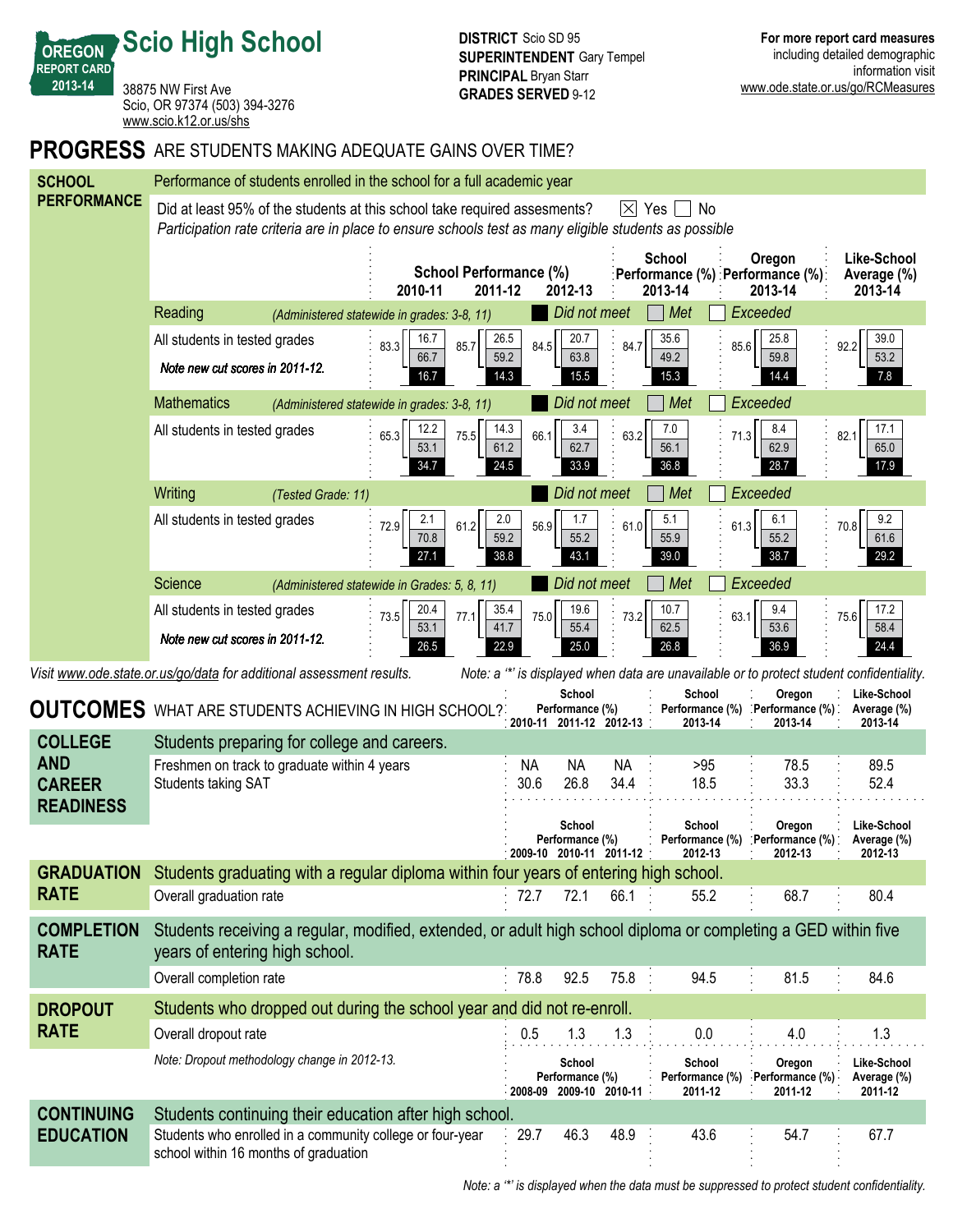

**DISTRICT** Scio SD 95 **SUPERINTENDENT** Gary Tempel **PRINCIPAL** Bryan Starr **GRADES SERVED 9-12** 

## **OUTCOMES** FOR KEY STUDENT GROUPS AT THIS SCHOOL COMPARED TO THE SAME GROUPS STATEWIDE

| <b>STUDENT</b>                  |                                                 |                                                                   |                             |                                                                                             |                                                 |                                                    |                             |                                                               |                                                 |                                                                                          |                             |                                                                    |
|---------------------------------|-------------------------------------------------|-------------------------------------------------------------------|-----------------------------|---------------------------------------------------------------------------------------------|-------------------------------------------------|----------------------------------------------------|-----------------------------|---------------------------------------------------------------|-------------------------------------------------|------------------------------------------------------------------------------------------|-----------------------------|--------------------------------------------------------------------|
| <b>GROUP</b><br><b>OUTCOMES</b> |                                                 | School<br>$(\%)$                                                  | Oregon<br>(%)               | School<br>Performance Performance Compared to<br>: OR Average                               |                                                 | School<br>(%)                                      | Oregon<br>(%)               | School<br>Performance Performance Compared to<br>: OR Average |                                                 | School<br>$(\%)$                                                                         | Oregon<br>(%)               | School<br>Performance Performance Compared to<br><b>OR Average</b> |
|                                 | <b>Economically Disadvantaged</b>               |                                                                   |                             | American Indian/Alaska Native                                                               |                                                 |                                                    |                             | <b>Native Hawaiian/Pacific Islander</b>                       |                                                 |                                                                                          |                             |                                                                    |
|                                 | On Track<br>Graduation<br>Completion<br>Dropout | >95<br>58.8<br>92.9<br>0.0                                        | 68.8<br>60.4<br>77.3<br>3.8 | $^\star$<br>$-1.6$<br>$+15.6$<br>$-3.8$                                                     | On Track<br>Graduation<br>Completion<br>Dropout | $\star$<br>100.0<br>100.0<br>$0.0\,$               | 61.4<br>51.6<br>67.9<br>8.0 | $^\star$<br>$+48.4$<br>$+32.1$<br>$-8.0$                      | On Track<br>Graduation<br>Completion<br>Dropout | $\star$ :<br>$\sim$ .<br>-- 1<br>-- 1                                                    | 69.7<br>63.6<br>77.0<br>5.0 | $\star$                                                            |
|                                 | <b>English Learners</b>                         |                                                                   |                             | Asian                                                                                       |                                                 |                                                    |                             | <b>White</b>                                                  |                                                 |                                                                                          |                             |                                                                    |
|                                 | On Track<br>Graduation<br>Completion<br>Dropout | $^{\star}$<br>$\overline{\phantom{a}}$<br>100.0                   | 70.3<br>58.0<br>69.1<br>5.0 | $\star$<br>$\overline{\phantom{a}}$<br>$+30.9$<br>$\overline{\phantom{a}}$                  | On Track<br>Graduation<br>Completion<br>Dropout | $\star$ :<br>--<br>100.0<br>0.0                    | 92.4<br>83.8<br>87.8<br>1.5 | $\star$<br>--<br>$+12.2$<br>$-1.5$                            | On Track<br>Graduation<br>Completion<br>Dropout | >95<br>52.1<br>94.0.<br>0.0:                                                             | 81.1<br>71.0<br>83.9<br>3.5 | $\star$<br>$-18.9$<br>$+10.1$<br>$-3.5$                            |
|                                 |                                                 | <b>Students with Disabilities</b>                                 |                             |                                                                                             |                                                 | <b>Black/African American</b>                      |                             |                                                               | <b>Female</b>                                   |                                                                                          |                             |                                                                    |
|                                 | On Track<br>Graduation<br>Completion<br>Dropout | >95<br>14.3<br>100.0<br>0.0                                       | 61.4<br>37.2<br>64.2<br>6.0 | $\star$<br>$-22.9$<br>$+35.8$<br>$-6.0$                                                     | On Track<br>Graduation<br>Completion<br>Dropout | 100.0<br>$\overline{\phantom{a}}$<br>0.0           | 67.0<br>57.1<br>71.0<br>6.2 | $\star$<br>$+42.9$<br>--<br>$-6.2$                            | On Track<br>Graduation<br>Completion<br>Dropout | $>95$ :<br>55.6:<br>100.0:<br>0.0:                                                       | 82.1<br>73.2<br>84.4<br>3.3 | $\star$<br>$-17.6$<br>$+15.6$<br>$-3.3$                            |
|                                 | <b>Migrant</b>                                  |                                                                   |                             |                                                                                             | Hispanic/Latino                                 |                                                    |                             |                                                               | <b>Male</b>                                     |                                                                                          |                             |                                                                    |
|                                 | On Track<br>Graduation<br>Completion<br>Dropout | $\star$ :<br>$\overline{\phantom{a}}$<br>$\overline{\phantom{a}}$ | 68.3<br>55.1<br>69.7<br>4.8 | $\star$<br>$\overline{\phantom{a}}$<br>$\overline{\phantom{a}}$<br>$\overline{\phantom{a}}$ | On Track<br>Graduation<br>Completion<br>Dropout | $\star$<br>60.0<br>100.0<br>$0.0\,$                | 69.9<br>60.8<br>74.1<br>5.2 | $\pmb{\ast}$<br>$-0.8$<br>$+25.9$<br>$-5.2$                   | On Track<br>Graduation<br>Completion<br>Dropout | >95:<br>54.8:<br>88.9:<br>0.0:                                                           | 75.1<br>64.3<br>78.9<br>4.6 | $\star$<br>$-9.5$<br>$+10.0$<br>$-4.6$                             |
|                                 | <b>Talented and Gifted</b>                      |                                                                   |                             | <b>Multi-Racial</b>                                                                         |                                                 |                                                    |                             | On-Track data is based on the 2013-14                         |                                                 |                                                                                          |                             |                                                                    |
|                                 | On Track<br>Graduation<br>Completion<br>Dropout | *<br>40.0<br>100.0<br>0.0                                         | 95.5<br>90.5<br>96.4<br>0.5 | $\star$<br>$-50.5$<br>$+3.6$<br>$-0.5$                                                      | On Track<br>Graduation<br>Completion<br>Dropout | $\star$<br>50.0<br>$\overline{\phantom{a}}$<br>0.0 | 79.8<br>67.2<br>82.3<br>4.5 | $\star$<br>$-17.2$<br>--<br>$-4.5$                            | 2012-13 school year.                            | school year; all other data is based on the<br>Can provisus nogo for outcome definitions |                             |                                                                    |

*Note: a '\*' is displayed when the data must be suppressed to protect student confidentiality.*

*See previous page for outcome definitions.*

**CURRICULUM & LEARNING ENVIRONMENT** WHAT IS THIS SCHOOL DOING TO IMPROVE STUDENT LEARNING

AND TO PREPARE STUDENTS FOR THE FUTURE?

**SCHOOL READINESS**

Peer conflict mediation Universal breakfast program

*Data and information in the Curriculum and Learning Environment section was provided by local schools and districts and was not verified by the Oregon Department of Education.*